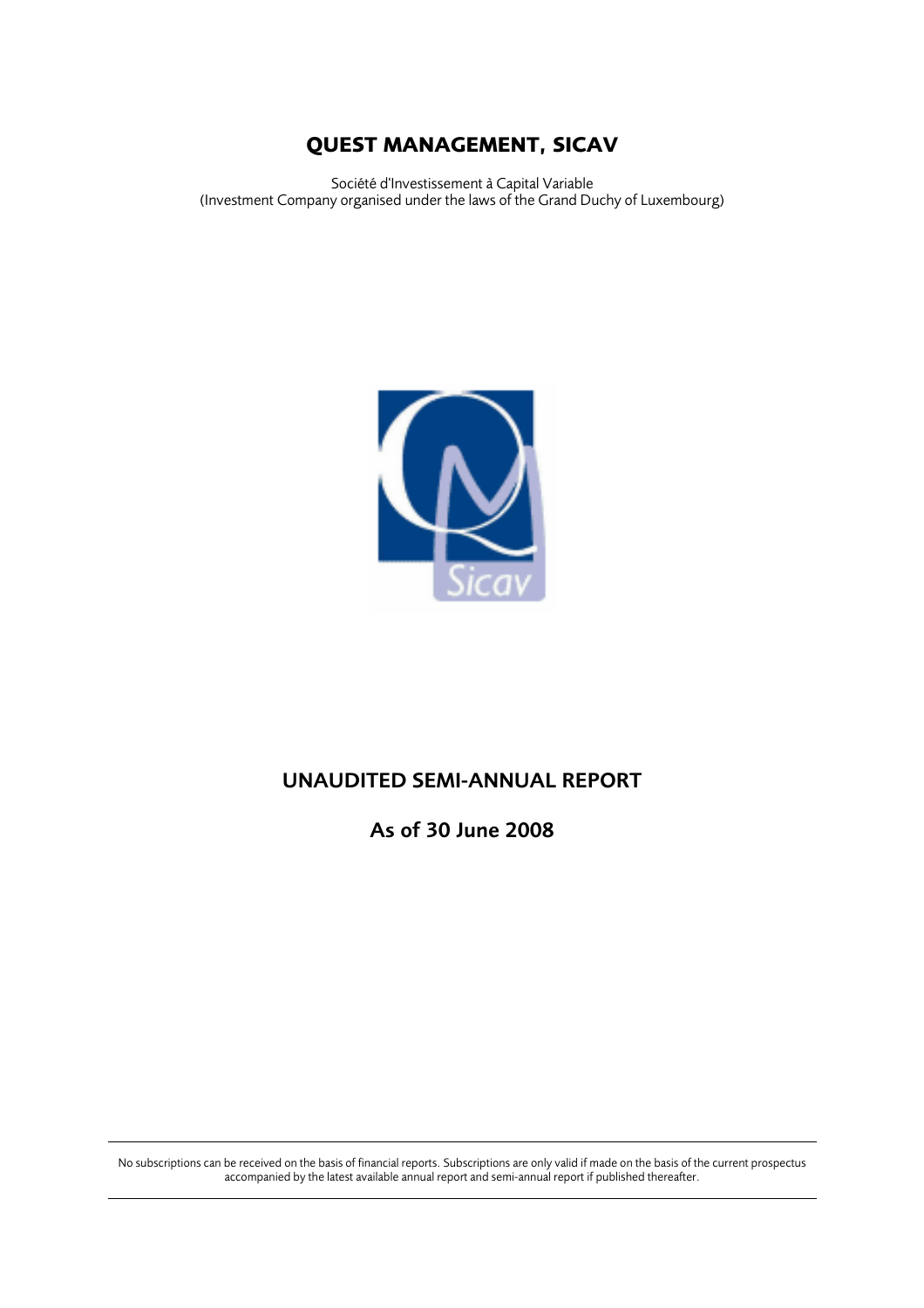Société d'Investissement à Capital Variable (Investment Company organised under the laws of the Grand Duchy of Luxembourg)

# TABLE OF CONTENTS

# **UNAUDITED SEMI-ANNUAL REPORT**

| MANAGEMENT AND ADMINISTRATION                               | 3                |
|-------------------------------------------------------------|------------------|
| STATEMENT OF NET ASSETS                                     | 5                |
| STATEMENT OF OPERATIONS                                     | 6                |
| TOTAL EXPENSE RATIO & PORTFOLIO TURNOVER RATE               | 7                |
| STATEMENT OF CHANGES IN NET ASSETS                          | 8                |
| CHANGES IN THE NUMBER OF SHARES OUTSTANDING                 | 9                |
| STATISTICAL INFORMATION                                     | 10 <sup>10</sup> |
| STATEMENT OF THE SECURITIES PORTFOLIO                       |                  |
| • QUEST MANAGEMENT, SICAV - QUEST TECHNOLOGY FUND           | 11               |
| QUEST MANAGEMENT, SICAV - QUEST CLEANTECH FUND<br>$\bullet$ | 13               |
| NOTES TO THE FINANCIAL STATEMENTS                           | 15               |
| SHAREHOLDER INFORMATION                                     | 19               |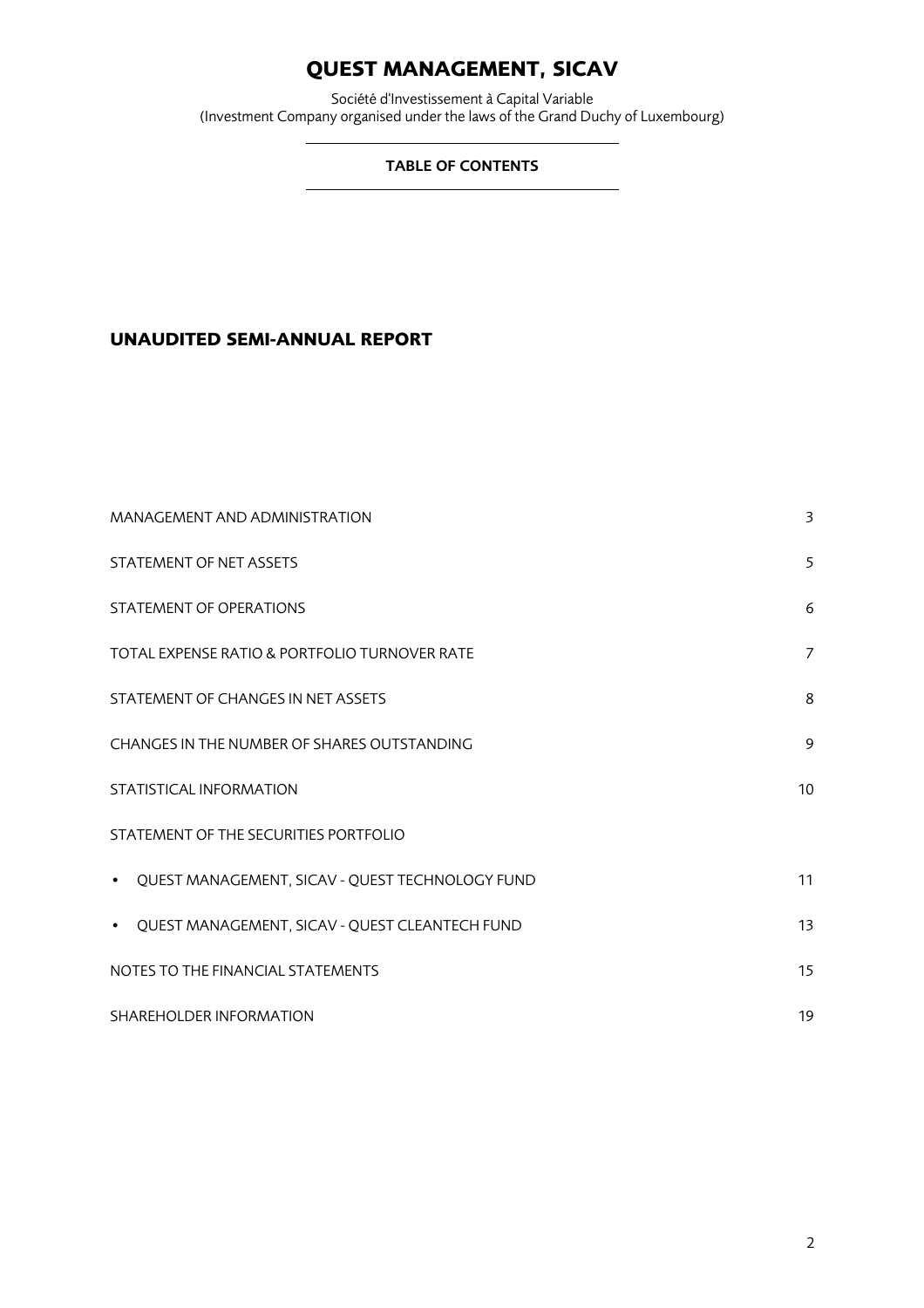Société d'Investissement à Capital Variable (Investment Company organised under the laws of the Grand Duchy of Luxembourg)

### MANAGEMENT AND ADMINISTRATION

### BOARD OF DIRECTORS

### CHAIRMAN

Mr Yves DE VOS Managing Director, VP Bank (Luxembourg) S.A. 26, Avenue de la Liberté L-1930 Luxembourg, Grand Duchy of Luxembourg

#### MEMBERS

Mr René AVONTS Managing Director, Quest Management N.V. Lei 19 bus 2 B-3000 Leuven, Belgium

> Dr Jos B. PEETERS Director, Quest Management N.V. Lei 19 bus 2 B-3000 Leuven, Belgium

Mr Romain MOEBUS Director and Day-to-Day Manager, VPB Finance S.A. 26, Avenue de la Liberté L-1930 Luxembourg, Grand Duchy of Luxembourg

### DAY-TO-DAY MANAGERS OF THE MANAGEMENT COMPANY

Mr Romain MOEBUS Director and Day-to-Day Manager, VPB Finance S.A. 26, Avenue de la Liberté L-1930 Luxembourg, Grand Duchy of Luxembourg

Mr Jos WAUTRAETS Director and Day-to-Day Manager, VPB Finance S.A. 26, Avenue de la Liberté L-1930 Luxembourg, Grand Duchy of Luxembourg

# REGISTERED OFFICE

26, Avenue de la Liberté L-1930 Luxembourg, Grand Duchy of Luxembourg

#### MAILING ADDRESS

P.O. Box 923 L-2019 Luxembourg, Grand Duchy of Luxembourg

#### REGISTRATION NUMBER

Luxembourg R.C.S. B 76 341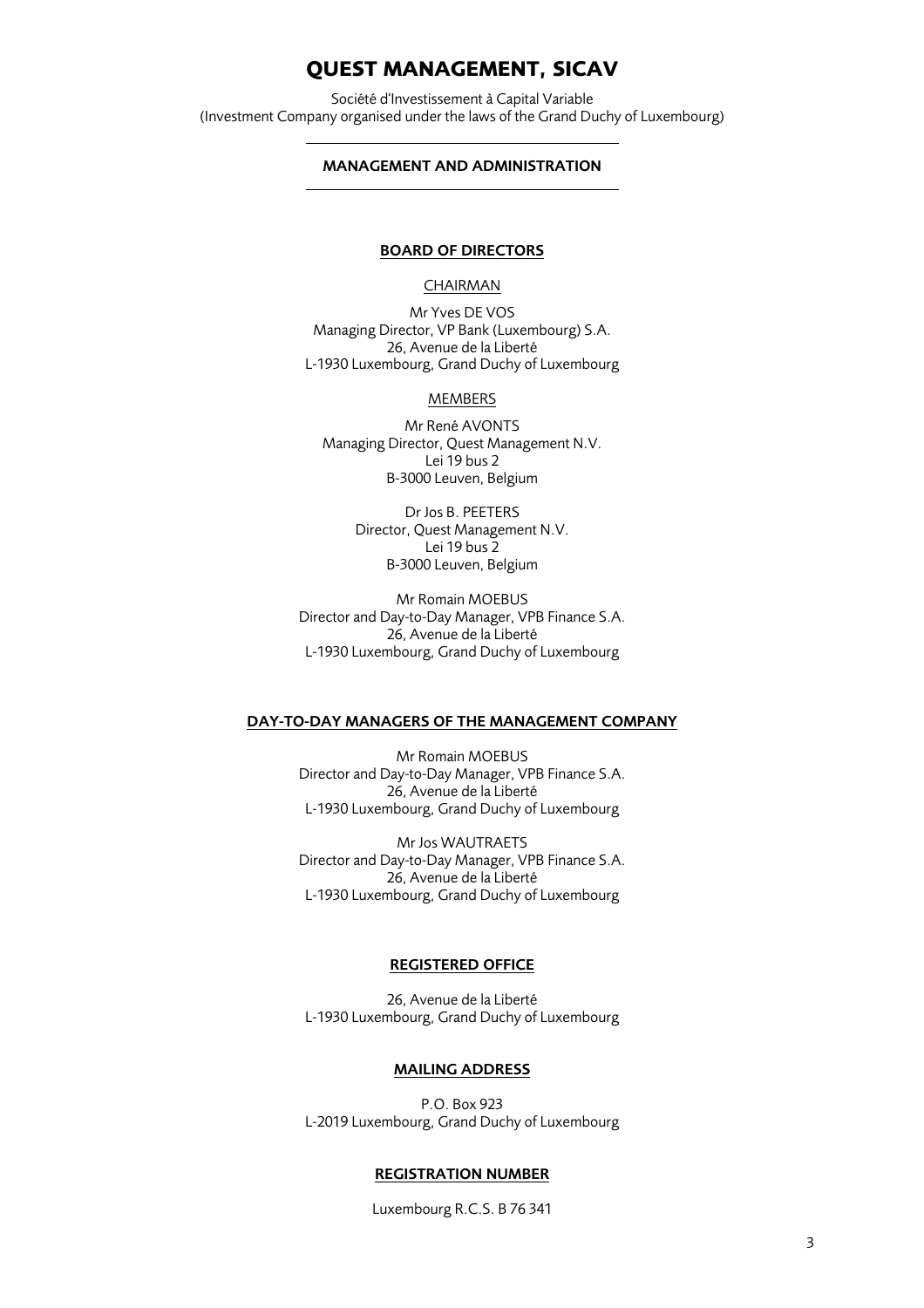Société d'Investissement à Capital Variable (Investment Company organised under the laws of the Grand Duchy of Luxembourg)

### MANAGEMENT AND ADMINISTRATION

(continued)

#### MANAGEMENT COMPANY, INVESTMENT MANAGER, CENTRAL ADMINISTRATION AGENT, CORPORATE AND DOMICILIARY AGENT, REGISTRAR AND TRANSFER AGENT

VPB Finance S.A. 26, Avenue de la Liberté L-1930 Luxembourg, Grand Duchy of Luxembourg

#### CUSTODIAN BANK AND PAYING AGENT

VP Bank (Luxembourg) S.A. 26, Avenue de la Liberté L-1930 Luxembourg, Grand Duchy of Luxembourg

#### INVESTMENT ADVISOR

Quest Management N.V. Lei 19 bus 2 B-3000 Leuven, Belgium

#### MARKETING AGENT

Quest Management N.V. Lei 19 bus 2 B-3000 Leuven, Belgium

#### DISTRIBUTOR

Dresdner Van Moer Courtens N.V. 100, Boulevard due Souverain B-1170 Bruxelles, Belgium

## AUDITORS

Deloitte S.A. 560, Rue de Neudorf L-2220 Luxembourg, Grand Duchy of Luxembourg

### LEGAL ADVISOR

Bonn Schmitt Steichen 44, Rue de la Vallée L-2661 Luxembourg, Grand Duchy of Luxembourg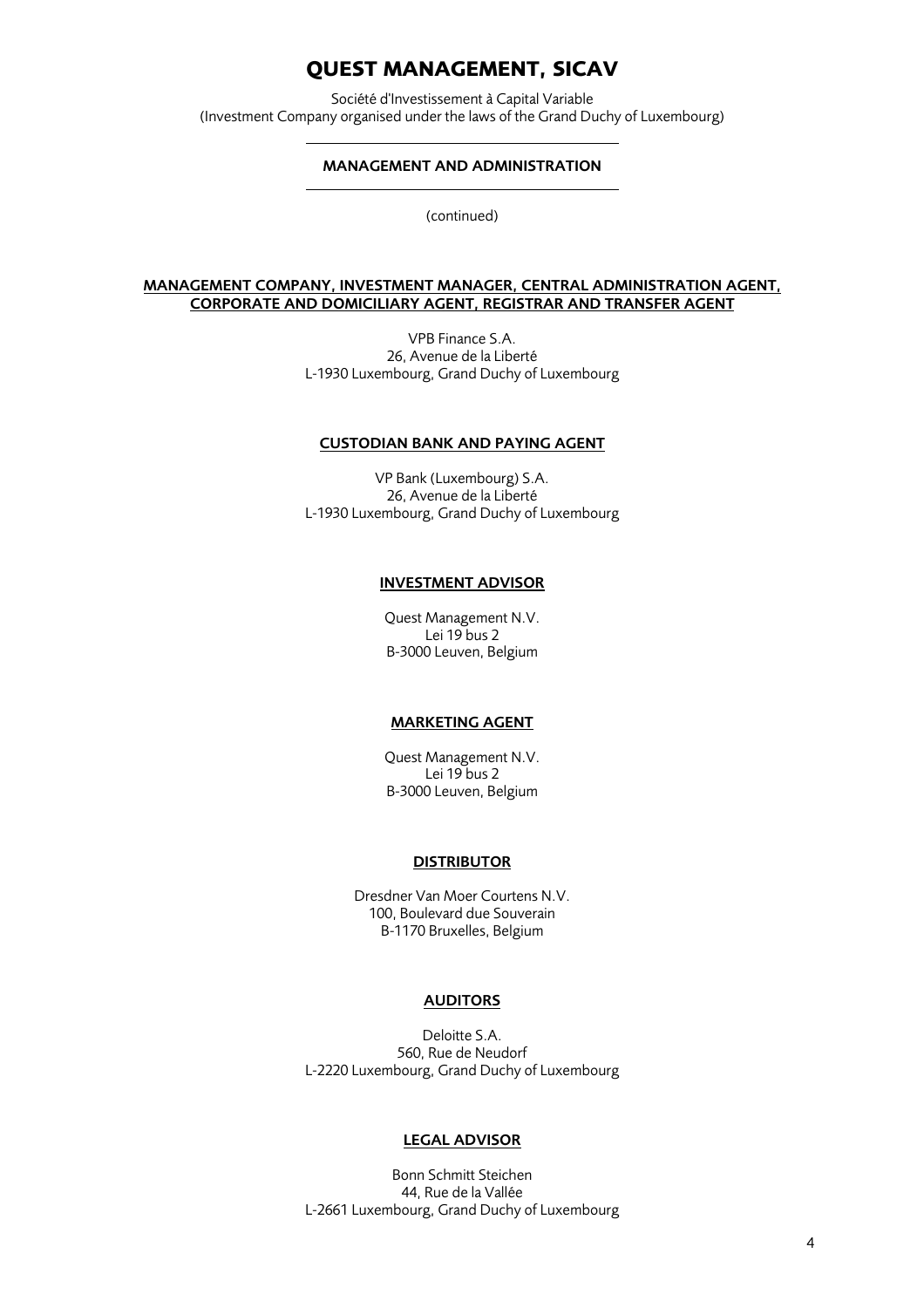Société d'Investissement à Capital Variable (Investment Company organised under the laws of the Grand Duchy of Luxembourg)

## STATEMENT OF NET ASSETS

## As of 30 June 2008

|                                          | <b>QUEST MANAGE-</b><br>MENT, SICAV<br>Quest Technology Fund<br>(in EUR) | QUEST MANAGE-<br>MENT, SICAV<br>Quest Cleantech Fund<br>(in EUR) $1$ | Combined<br>(in EUR) |
|------------------------------------------|--------------------------------------------------------------------------|----------------------------------------------------------------------|----------------------|
| <b>ASSETS</b>                            |                                                                          |                                                                      |                      |
| Securities Portfolio (at cost)           | 1.781.074                                                                | 3.280.826                                                            | 5.061.900            |
| Unrealised appreciation/depreciation (-) | $-269.103$                                                               | 29.707                                                               | $-239.396$           |
| Securities portfolio at market value     | 1.511.971                                                                | 3.310.533                                                            | 4.822.504            |
| Cash at banks                            | 149.341                                                                  | 572.915                                                              | 722.256              |
| Receivables on subscriptions             | 1.263                                                                    | $\mathbf 0$                                                          | 1.263                |
| Receivables on securities sold           | 115.196                                                                  | $\mathbf 0$                                                          | 115.196              |
| Receivables on dividends                 | 146                                                                      | 203                                                                  | 349                  |
| Prepaid expenses                         | 2.823                                                                    | $\mathbf 0$                                                          | 2.823                |
| Formation expenses (net)                 | 0                                                                        | 4.260                                                                | 4.260                |
| <b>TOTAL ASSETS</b>                      | 1.780.740                                                                | 3.887.911                                                            | 5.668.651            |
| <b>LIABILITIES</b>                       |                                                                          |                                                                      |                      |
| Payables on redemptions                  | $-9.096$                                                                 | $\mathbf 0$                                                          | $-9.096$             |
| Payables on securities purchased         | $-69.108$                                                                | $-38.851$                                                            | $-107.959$           |
| Accrued expenses                         | $-13.193$                                                                | $-18.363$                                                            | $-31.556$            |
| <b>TOTAL LIABILITIES</b>                 | $-91.397$                                                                | $-57.214$                                                            | $-148.611$           |
|                                          |                                                                          |                                                                      |                      |
| <b>NET ASSETS</b>                        | 1.689.343                                                                | 3.830.697                                                            | 5.520.040            |
| TOTAL NUMBER OF SHARES OUTSTANDING       | 1.040.344,9861                                                           |                                                                      |                      |
| Class A                                  |                                                                          | 29.507,6401                                                          |                      |
| Class B                                  |                                                                          | 2.490,0000                                                           |                      |
| Class C                                  |                                                                          | 5.000,0000                                                           |                      |
| NET ASSET VALUE PER SHARE                | 1,62                                                                     |                                                                      |                      |
| Class A                                  |                                                                          | 103,47                                                               |                      |
| Class B                                  |                                                                          | 103,66                                                               |                      |
| Class C                                  |                                                                          | 103,86                                                               |                      |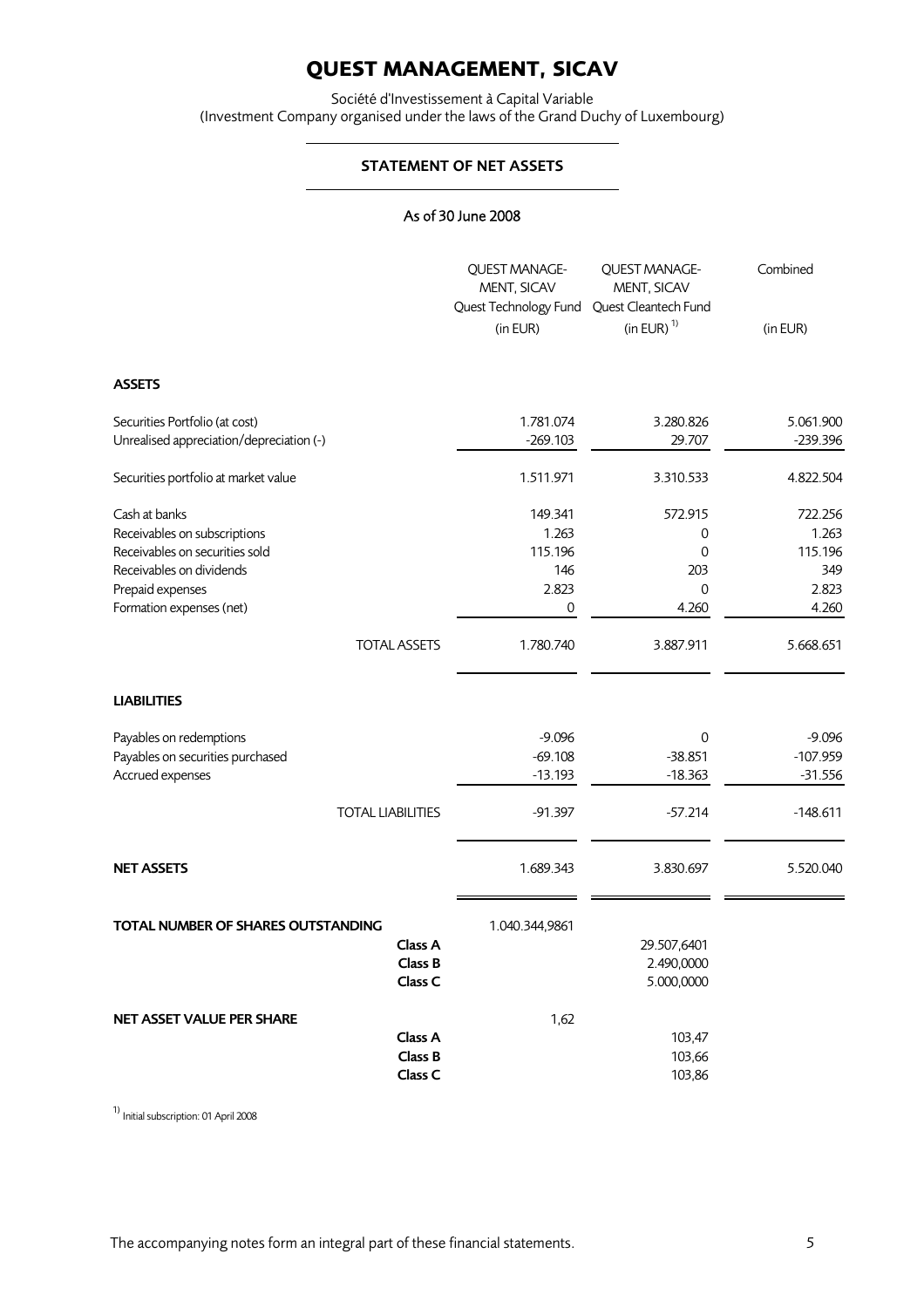Société d'Investissement à Capital Variable (Investment Company organised under the laws of the Grand Duchy of Luxembourg)

### STATEMENT OF OPERATIONS

## For the reporting period ended 30 June 2008

|                                                                         | QUEST MANAGE-<br>MENT, SICAV<br>Quest Technology Fund Quest Cleantech Fund | QUEST MANAGE-<br>MENT, SICAV | Combined   |
|-------------------------------------------------------------------------|----------------------------------------------------------------------------|------------------------------|------------|
|                                                                         | (in EUR)                                                                   | $(in EUR)^ 1$                | (in EUR)   |
| <b>INCOME</b>                                                           |                                                                            |                              |            |
| Dividends, Net                                                          | 10.277                                                                     | 23.025                       | 33.302     |
| Interest on bank accounts                                               | 950                                                                        | 3.403                        | 4.353      |
| Other income                                                            | 50                                                                         | 0                            | 50         |
|                                                                         | 11.277                                                                     | 26.428                       | 37.705     |
| <b>EXPENSES</b>                                                         |                                                                            |                              |            |
| Performance fee                                                         | $\mathsf{O}\xspace$                                                        | $-9.997$                     | $-9.997$   |
| Investment advisory fees                                                | $\Omega$                                                                   | $-1.389$                     | $-1.389$   |
| Custodian and cental administration fees                                | $-18.449$                                                                  | $-9.225$                     | $-27.674$  |
| Subscription tax                                                        | -425                                                                       | $-480$                       | $-905$     |
| Formation expenses amortised                                            | 0                                                                          | $-167$                       | $-167$     |
| Audit fees                                                              | $-4.689$                                                                   | $-2.875$                     | $-7.564$   |
| Other charges<br>Interest paid on bank overdraft                        | $-10.061$<br>-9                                                            | $-4.418$<br>$-30$            | $-14.479$  |
|                                                                         |                                                                            |                              | -39        |
|                                                                         | $-33.633$                                                                  | $-28.581$                    | $-62.214$  |
| NET INCOME/LOSS (-) FROM                                                |                                                                            |                              |            |
| <b>INVESTMENTS</b>                                                      | $-22.356$                                                                  | $-2.153$                     | $-24.509$  |
| Net realised foreign exchange gain/loss (-)                             | $-558$                                                                     | $-2.374$                     | $-2.932$   |
| Net realised gain/loss (-) on sales of securities                       | $-90.550$                                                                  | 54.198                       | $-36.352$  |
| NET REALISED PROFIT/LOSS (-) FOR THE                                    |                                                                            |                              |            |
| <b>REPORTING PERIOD</b>                                                 | $-113.464$                                                                 | 49.671                       | $-63.793$  |
| <b>NET CHANGE IN UNREALISED</b><br><b>APPRECIATION/DEPRECIATION (-)</b> |                                                                            |                              |            |
| - on foreign exchange                                                   | $-1.644$                                                                   | $-13.408$                    | $-15.052$  |
| - on portfolio                                                          | $-280.916$                                                                 | 29.707                       | $-251.209$ |
| <b>INCREASE/DECREASE (-) IN NET</b>                                     |                                                                            |                              |            |
| <b>ASSETS AS A RESULT OF OPERATIONS</b>                                 | $-396.024$                                                                 | 65.970                       | $-330.054$ |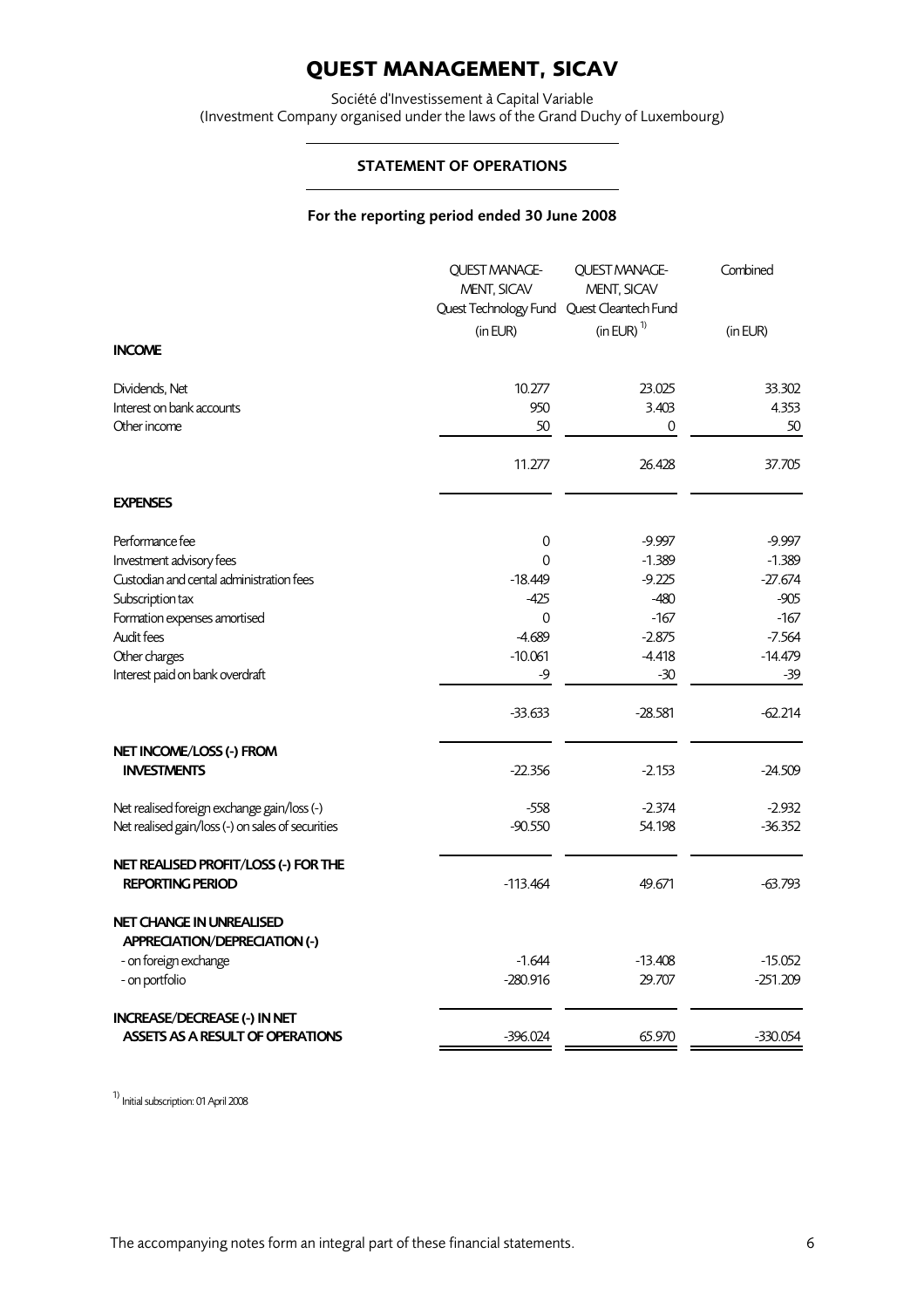Société d'Investissement à Capital Variable (Investment Company organised under the laws of the Grand Duchy of Luxembourg)

## TOTAL EXPENSE RATIO

## For the reporting period ended 30 June 2008

## QUEST MANAGEMENT, SICAV - Quest Technology Fund

| Total Expense Ratio (TER)                             | 1.69% | including performance fees: | 1,69% |
|-------------------------------------------------------|-------|-----------------------------|-------|
| QUEST MANAGEMENT, SICAV - Quest Cleantech Fund        |       |                             |       |
| Total Expense Ratio (TER) - Class A EUR <sup>1)</sup> | 0.49% | including performance fees: | 0.85% |
| Total Expense Ratio (TER) - Class B EUR <sup>1)</sup> | 0.49% | including performance fees: | 0,80% |
| Total Expense Ratio (TER) - Class C EUR <sup>1)</sup> | 0.49% | including performance fees: | 0,61% |

1) Initial subscription: 01 April 2008

# PORTFOLIO TURNOVER RATE

### For the reporting period ended 30 June 2008

| QUEST MANAGEMENT, SICAV - Quest Technology Fund |       |
|-------------------------------------------------|-------|
| Portfolio Turnover Rate (PTR)                   | 99.69 |

### QUEST MANAGEMENT, SICAV - Quest Cleantech Fund Portfolio Turnover Rate (PTR)<sup>1)</sup> -0,38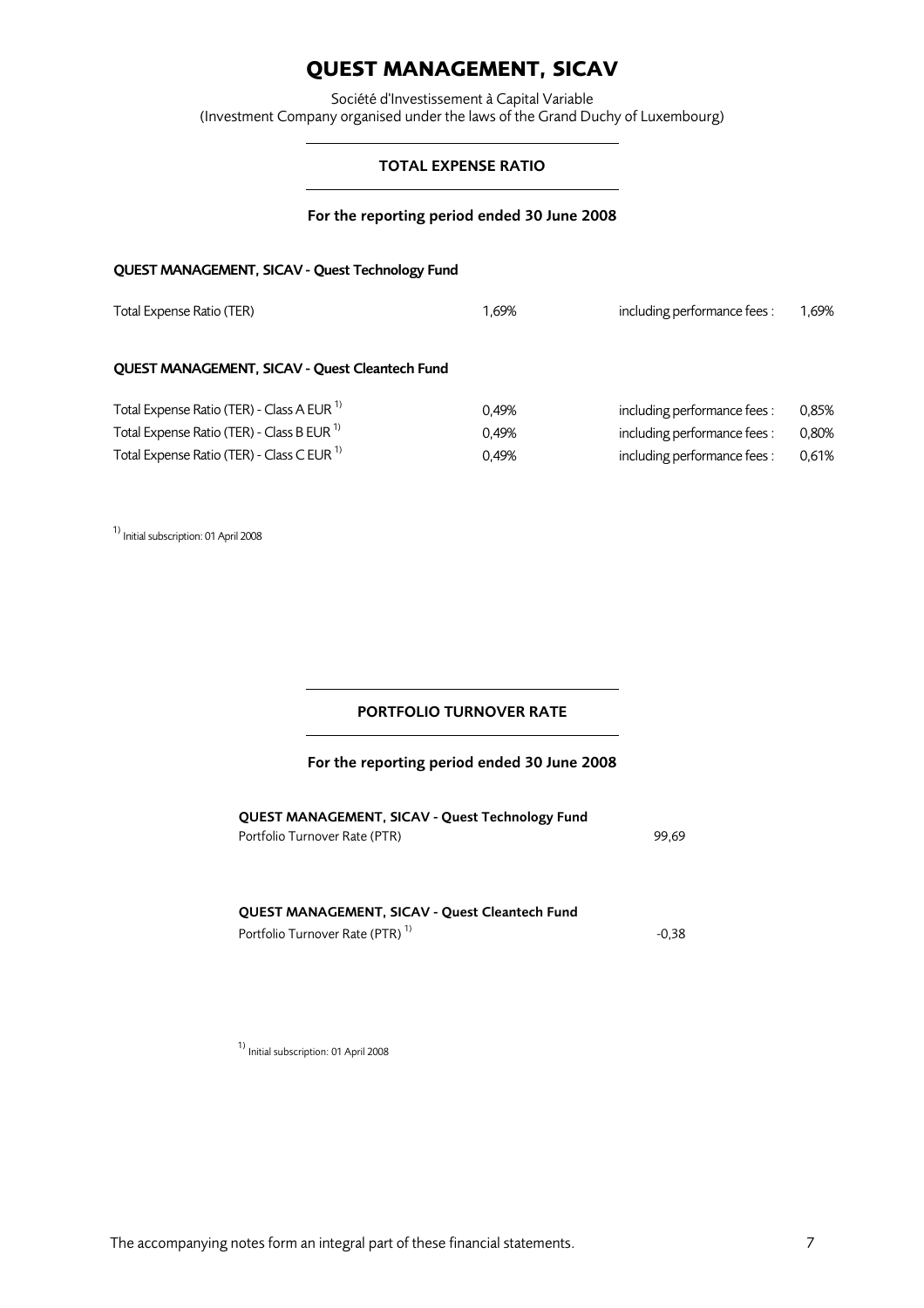Société d'Investissement à Capital Variable (Investment Company organised under the laws of the Grand Duchy of Luxembourg)

## STATEMENT OF CHANGES IN NET ASSETS

## For the reporting period ended 30 June 2008

|                                                                                           | QUEST MANAGE-<br>MENT, SICAV<br>Quest Technology Fund<br>(in EUR) | <b>OUEST MANAGE-</b><br>MENT, SICAV<br>Quest Cleantech Fund<br>$(in EUR)^ 1$ | Combined<br>(in EUR)    |
|-------------------------------------------------------------------------------------------|-------------------------------------------------------------------|------------------------------------------------------------------------------|-------------------------|
| <b>NET ASSETS</b><br>Beginning of the year                                                | 2.074.815                                                         | $\mathbf 0$                                                                  | 2.074.815               |
| <b>FROM INVESTMENT ACTIVITIES</b>                                                         |                                                                   |                                                                              |                         |
| Increase/decrease (-) in net assets as a result<br>of operations for the reporting period | $-396.024$                                                        | 65.970                                                                       | $-330.054$              |
| <b>FROM CAPITAL TRANSACTIONS</b>                                                          |                                                                   |                                                                              |                         |
| Proceeds from shares issued<br>Payments for shares redeemed                               | 184.977<br>$-174.425$                                             | 3.843.501<br>$-78.774$                                                       | 4.028.478<br>$-253.199$ |
|                                                                                           | 10.552                                                            | 3.764.727                                                                    | 3.775.279               |
| <b>NET ASSETS</b><br>End of the reporting period                                          | 1.689.343                                                         | 3.830.697                                                                    | 5.520.040               |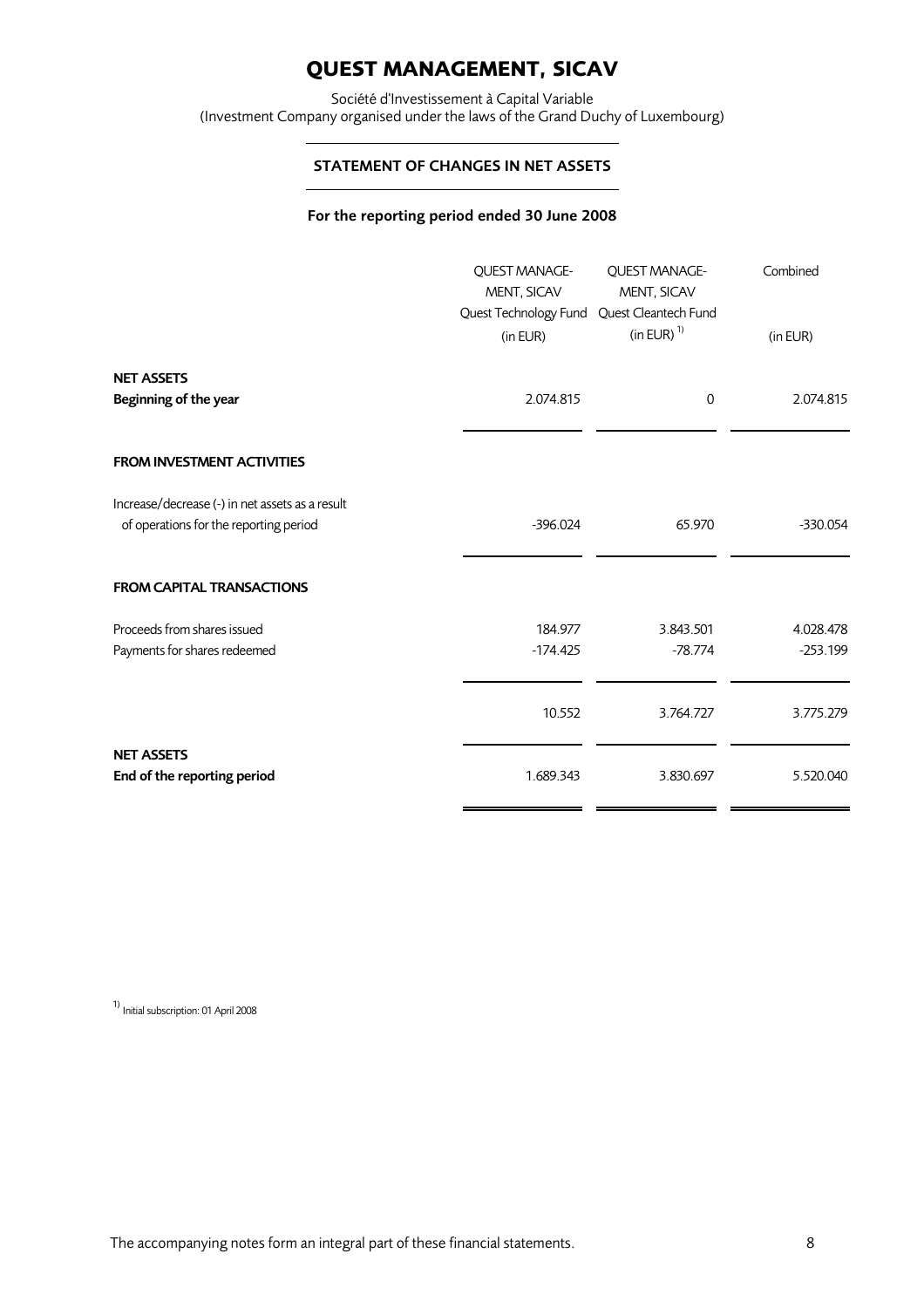Société d'Investissement à Capital Variable (Investment Company organised under the laws of the Grand Duchy of Luxembourg)

## CHANGES IN THE NUMBER OF SHARES OUTSTANDING

# As of 30 June 2008

|                                                                 | <b>OUEST MANAGE-</b><br>MENT, SICAV<br>Quest Technology Fund |
|-----------------------------------------------------------------|--------------------------------------------------------------|
| Number of shares at the beginning of the year                   | 1.036.401,9487                                               |
| Number of shares issued<br>Number of shares redeemed            | 105.103,9257<br>-101.160,8883                                |
| Number of shares outstanding at the end of the reporting period | 1.040.344,9861                                               |

|                                                                 | <b>QUEST MANAGE-</b> | <b>OUEST MANAGE-</b> | <b>OUEST MANAGE-</b> |
|-----------------------------------------------------------------|----------------------|----------------------|----------------------|
|                                                                 | MENT, SICAV          | MENT, SICAV          | MENT, SICAV          |
|                                                                 | Ouest Cleantech Fund | Ouest Cleantech Fund | Ouest Cleantech Fund |
|                                                                 | Class A EUR $1$      | Class B EUR $1$      | Class C EUR $1$      |
| Number of shares at the beginning of the reporting period       | 0,0000               | 0,0000               | 0,0000               |
| Number of shares issued                                         | 30.228,2701          | 2.490,0000           | 5.000,0000           |
| Number of shares redeemed                                       | -720.6300            | 0.0000               | 0,0000               |
| Number of shares outstanding at the end of the reporting period | 29.507,6401          | 2.490,0000           | 5.000,0000           |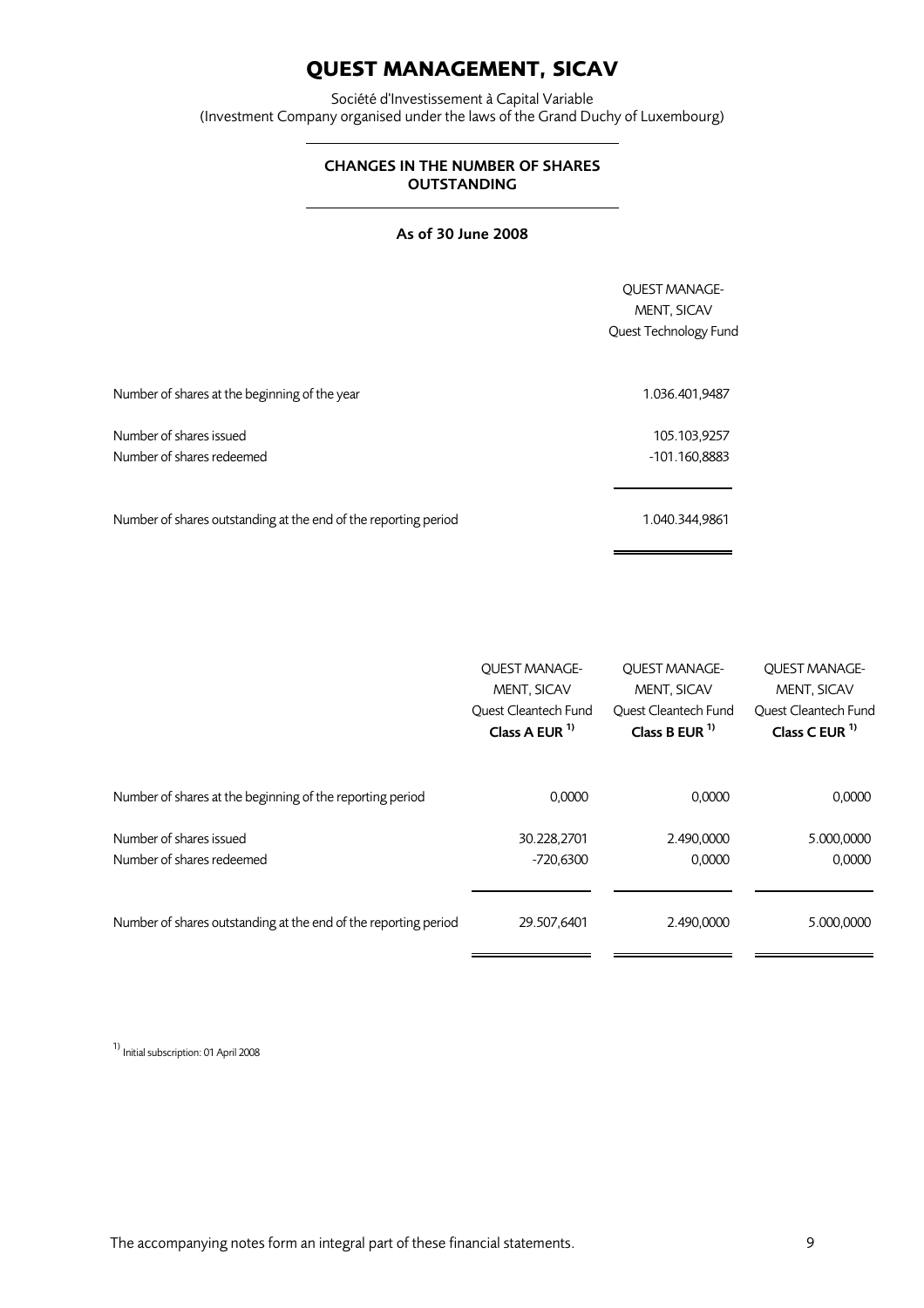Société d'Investissement à Capital Variable (Investment Company organised under the laws of the Grand Duchy of Luxembourg)

# STATISTICAL INFORMATION

|                                | 30 June 2008   | 31 December 2007 | 31 December 2006 |
|--------------------------------|----------------|------------------|------------------|
| <b>Total Company</b>           | (in EUR)       | (in EUR)         | (in USD)         |
| Net Asset of Company           | 5.520.040      | 2.074.815        | 2.602.484        |
| <b>QUEST MANAGEMENT, SICAV</b> | (in EUR)       | (in EUR)         | (in USD)         |
| <b>Quest Technology Fund</b>   |                |                  |                  |
| Units outstanding              | 1.040.344,9861 | 1.036.401,9487   | 1.051.621,4340   |
| Net asset value per share/unit | 1.62           | 2,00             | 2,47             |
| Fund's net assets              | 1.689.343      | 2.074.815        | 2.602.484        |
| <b>QUEST MANAGEMENT, SICAV</b> |                |                  |                  |
| Quest Cleantech Fund           |                |                  |                  |
| Fund's net assets              | 3.830.697      |                  |                  |
| Class A EUR <sup>1)</sup>      |                |                  |                  |
| Units outstanding              | 29.507,6401    |                  |                  |
| Net asset value per share/unit | 103,47         |                  |                  |
| Class B EUR <sup>1)</sup>      |                |                  |                  |
| Units outstanding              | 2.490,0000     |                  |                  |
| Net asset value per share/unit | 103,66         |                  |                  |
| Class C EUR <sup>1)</sup>      |                |                  |                  |
| Units outstanding              | 5.000,0000     |                  |                  |
| Net asset value per share/unit | 103,86         |                  |                  |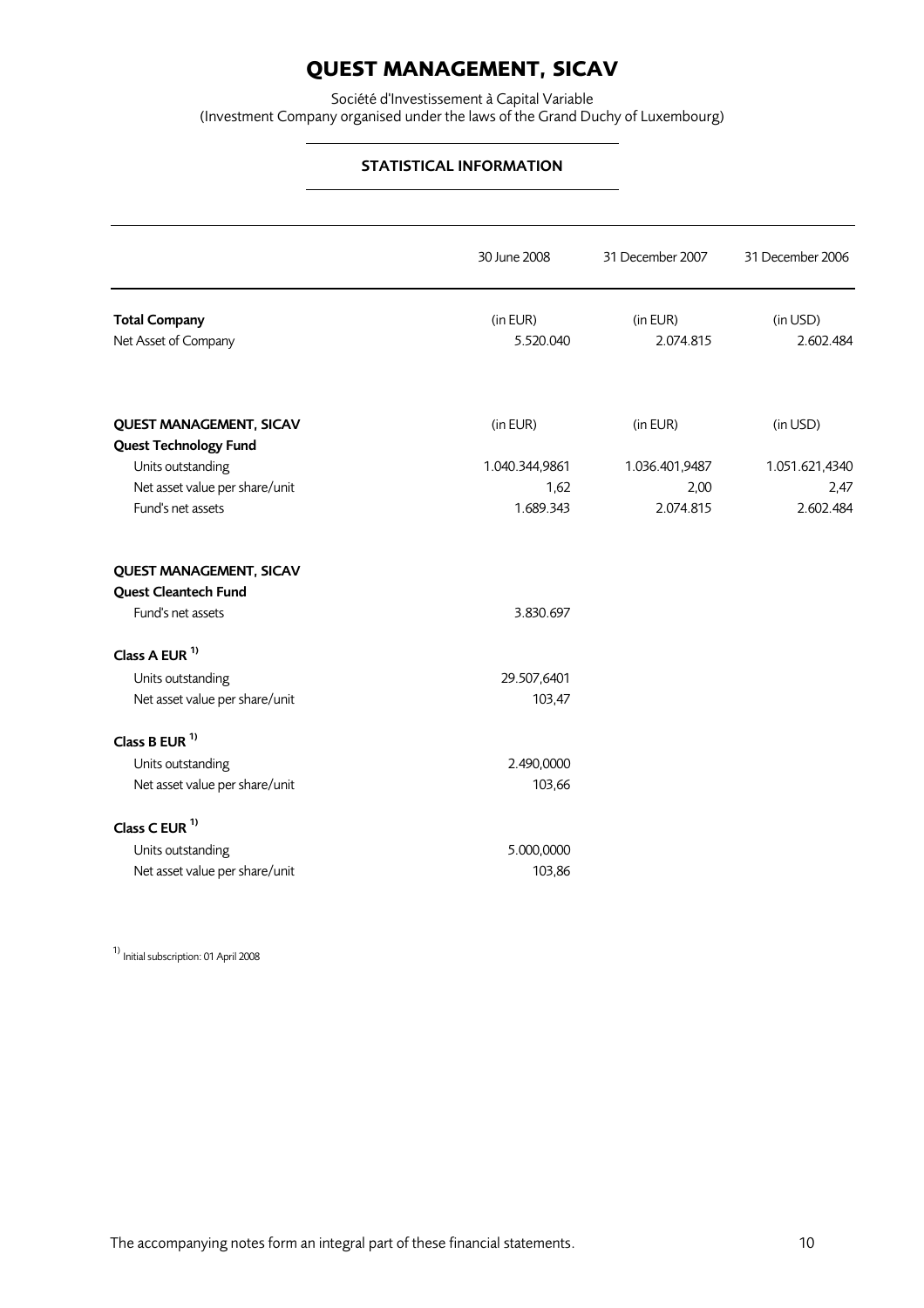Société d'Investissement à Capital Variable (Investment Company organised under the laws of the Grand Duchy of Luxembourg)

### QUEST MANAGEMENT - QUEST TECHNOLOGY FUND

### Securities Portfolio as of 30 June 2008 (in EUR)

## Transferable securities admitted to an official stock exchange listing

| <b>Shares</b>  |                                    |                      |              |            |
|----------------|------------------------------------|----------------------|--------------|------------|
| Nominal Value/ |                                    |                      |              | % of       |
| Quantity       | Description                        |                      | Market Value | Net Assets |
| <b>EUR</b>     | <b>Belgium</b>                     |                      |              |            |
| 1.500          | EVS BROADCASTING EQUIPMENT SA      |                      | 85.170       | 5,04       |
| 5.000          | <b>METRIS NV</b>                   |                      | 35.500       | 2,10       |
| 5.000          | METRIS NV - STRIP VVPR-            |                      | 50           | 0,00       |
| 2.500          | PORTHUS NV - STRIP VVPR-           |                      | 25           | 0,00       |
| 20.000         | SPECTOR PHOTO GROUP SA-STRIP VVPR- |                      | 200          | 0,01       |
| 4.500          | <b>TRANSICS INTL SA</b>            |                      | 73.575       | 4,36       |
|                |                                    | Total Belgium        | 194.520      | 11,51      |
| <b>EUR</b>     | Finland                            |                      |              |            |
| 1.500          | <b>VACON OYJ</b>                   |                      | 38.625       | 2,29       |
|                |                                    | <b>Total Finland</b> | 38.625       | 2,29       |
| <b>EUR</b>     | Germany                            |                      |              |            |
| 3.750          | NEMETSCHEK AG                      |                      | 62.812       | 3,72       |
| 2.000          | P & I PERSONAL & INFORMATIK AG     |                      | 36.780       | 2,18       |
| 4.000          | PVA TEPLA AG                       |                      | 27.400       | 1,62       |
| 250            | ROTH & RAU AG                      |                      | 34.500       | 2,04       |
| 1.750          | SOFTWARE AG                        |                      | 67.113       | 3,97       |
| 2.400<br>5.500 | <b>TECHNOTRANS AG</b>              |                      | 32.832       | 1,94       |
|                | <b>WIRECARD AG</b>                 |                      | 44.825       | 2,65       |
|                |                                    | <b>Total Germany</b> | 306.262      | 18,12      |
| <b>EUR</b>     | <b>Israel</b>                      |                      |              |            |
| 15.000         | VI(Z)RT LTD                        |                      | 46.200       | 2,74       |
|                |                                    | Total Israel         | 46.200       | 2,74       |
| <b>EUR</b>     | Netherlands                        |                      |              |            |
| 4.500          | ASML HOLDING NV                    |                      | 70.425       | 4,17       |
| 6.500          | PUNCH GRAPHIX NV                   |                      | 26.390       | 1,56       |

The accompanying notes form an integral part of these financial statements. The accompanying notes form an integral part of these financial statements.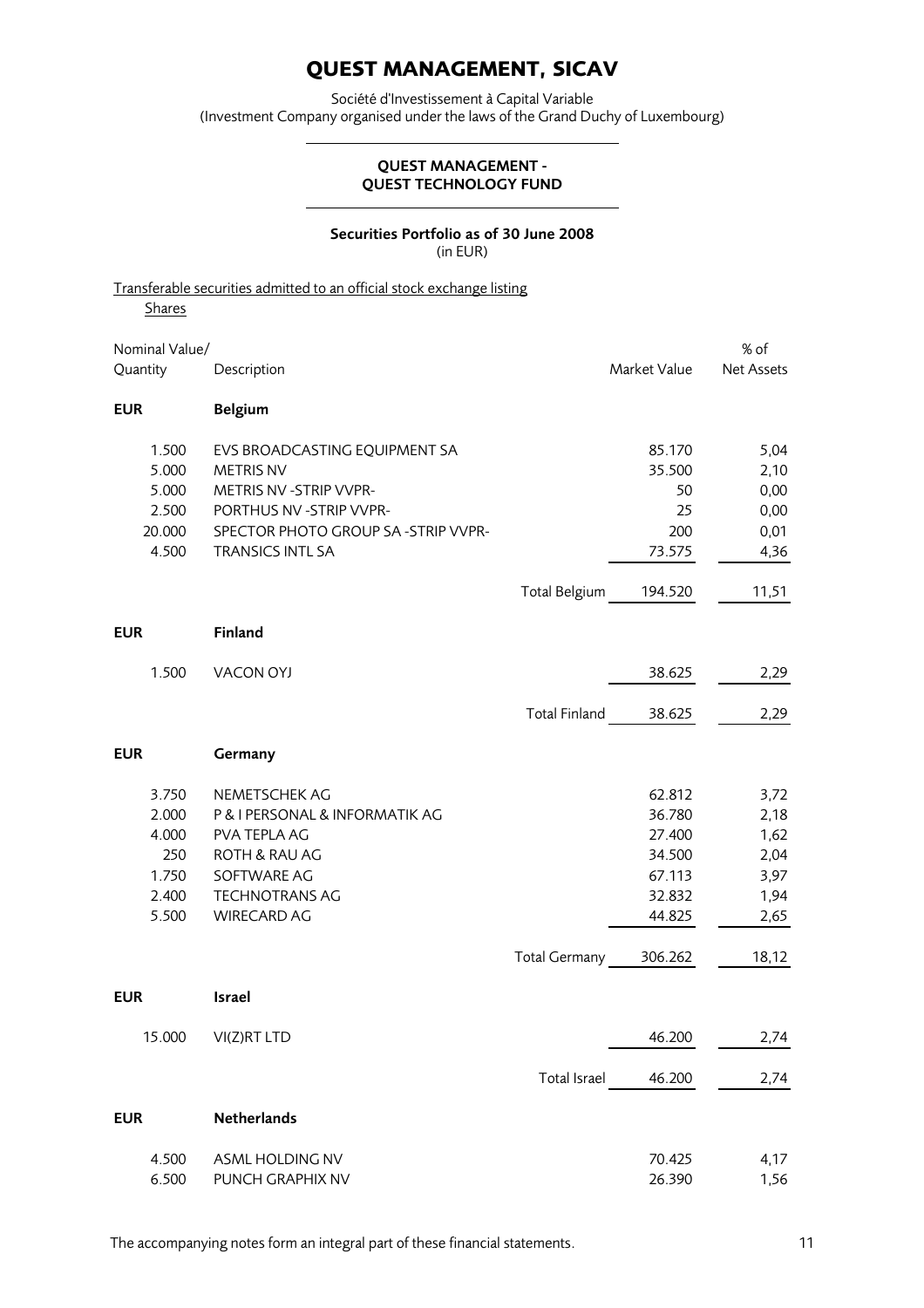Société d'Investissement à Capital Variable (Investment Company organised under the laws of the Grand Duchy of Luxembourg)

## QUEST MANAGEMENT - QUEST TECHNOLOGY FUND

### Securities Portfolio as of 30 June 2008 (in EUR)

#### (continued)

## Transferable securities admitted to an official stock exchange listing (continued) Shares (continued)

| Nominal Value/ |                                 |                   |              | % of       |
|----------------|---------------------------------|-------------------|--------------|------------|
| Quantity       | Description                     |                   | Market Value | Net Assets |
| <b>EUR</b>     | Netherlands (continued)         |                   |              |            |
| 2.500          | ROYAL PHILIPS ELECTRONICS NV    |                   | 54.025       | 3,20       |
| 2.500          | SMARTRAC NV                     |                   | 53.050       | 3,14       |
| 2.892          | TKH GROUP NV                    |                   | 40.488       | 2,40       |
| 6.000          | UNIT 4 AGRESSO NV               |                   | 95.520       | 5,65       |
|                |                                 | Total Netherlands | 339.898      | 20,12      |
| <b>NOK</b>     | <b>Norway</b>                   |                   |              |            |
| 25.000         | <b>MAMUT ASA</b>                |                   | 38.955       | 2,31       |
|                |                                 | Total Norway      | 38.955       | 2,31       |
|                |                                 |                   |              |            |
| <b>CHF</b>     | Switzerland                     |                   |              |            |
| 350            | LEM HOLDING SA-REG-             |                   | 69.569       | 4,12       |
|                |                                 | Total Switzerland | 69.569       | 4,12       |
| <b>USD</b>     | <b>United States of America</b> |                   |              |            |
| 2.000          | AMPHENOL CORP-A-                |                   | 56.835       | 3,36       |
| 4.000          | APPLIED MATERIALS INC           |                   | 48.351       | 2,86       |
| 4.500          | <b>CISCO SYSTEMS INC</b>        |                   | 66.276       | 3,92       |
| 4.500          | <b>CORNING INC</b>              |                   | 65.678       | 3,89       |
| 2.750          | <b>HEWLETT-PACKARD CO</b>       |                   | 76.982       | 4,56       |
| 1.500          | MEMC ELECTRONIC MATERIALS INC   |                   | 58.450       | 3,46       |
| 3.000          | <b>NVIDIA CORP</b>              |                   | 35.560       | 2,11       |
| 5.250          | <b>ORACLE CORP</b>              |                   | 69.810       | 4,13       |
|                | Total United States of America  |                   | 477.942      | 28,29      |
|                | <b>Total Shares</b>             |                   | 1.511.971    | 89,50      |
|                | <b>Total Portfolio</b>          |                   | 1.511.971    | 89,50      |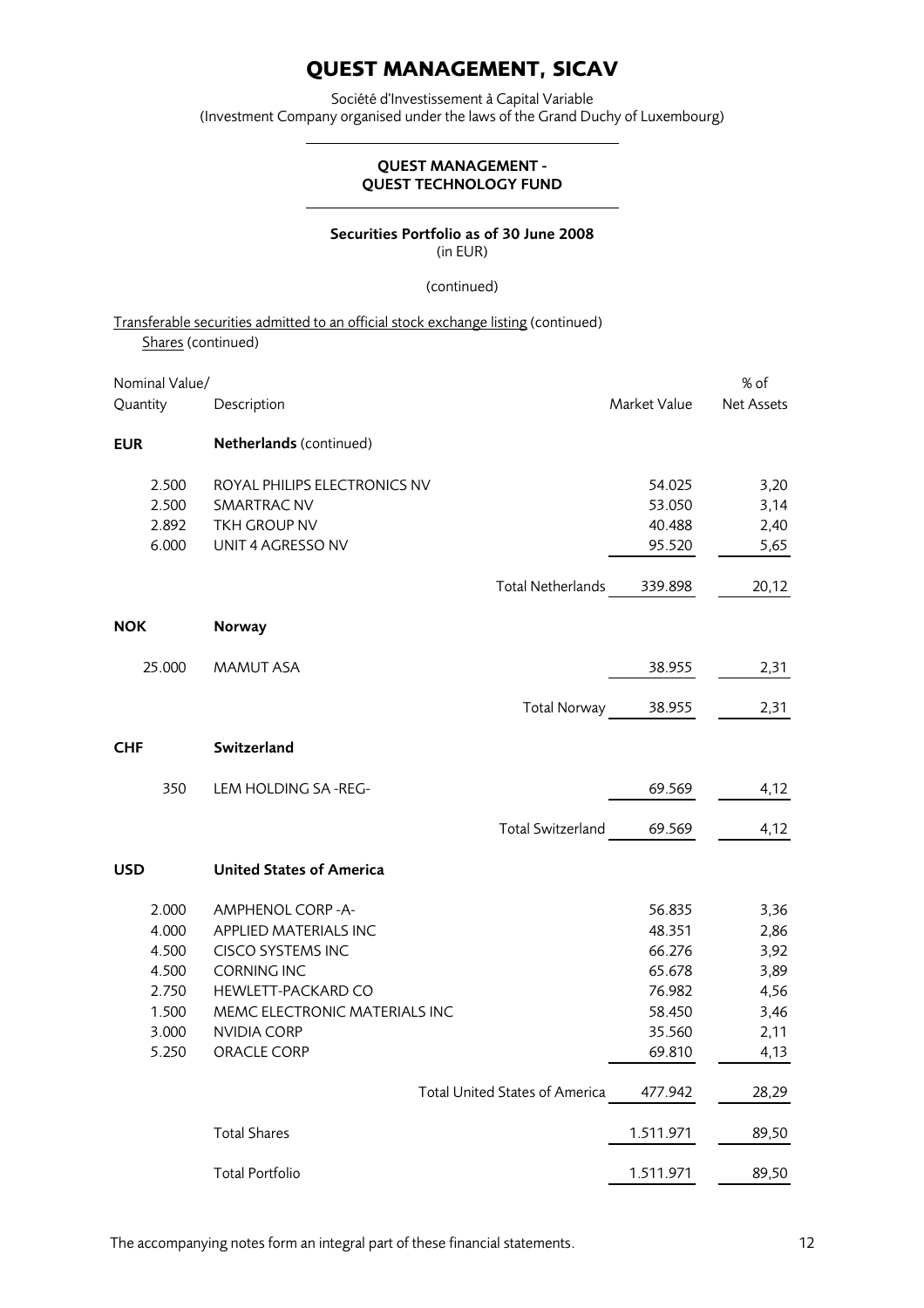Société d'Investissement à Capital Variable (Investment Company organised under the laws of the Grand Duchy of Luxembourg)

### QUEST MANAGEMENT - QUEST CLEANTECH FUND

### Securities Portfolio as of 30 June 2008 (in EUR)

|                | Transferable securities admitted to an official stock exchange listing |                          |              |            |
|----------------|------------------------------------------------------------------------|--------------------------|--------------|------------|
| <b>Shares</b>  |                                                                        |                          |              |            |
| Nominal Value/ |                                                                        |                          |              | % of       |
| Quantity       | Description                                                            |                          | Market Value | Net Assets |
| <b>EUR</b>     | Austria                                                                |                          |              |            |
| 3.000          | <b>ANDRITZ AG</b>                                                      |                          | 120.150      | 3,14       |
|                |                                                                        | Total Austria            | 120.150      | 3,14       |
| <b>EUR</b>     | <b>Belgium</b>                                                         |                          |              |            |
| 4.500          | THENERGO SA                                                            |                          | 42.930       | 1,12       |
| 6.750          | <b>UMICORE SA</b>                                                      |                          | 211.950      | 5,53       |
|                |                                                                        | <b>Total Belgium</b>     | 254.880      | 6,65       |
| <b>EUR</b>     | Finland                                                                |                          |              |            |
| 5.000          | <b>VACON OYJ</b>                                                       |                          | 128.750      | 3,36       |
|                |                                                                        | <b>Total Finland</b>     | 128.750      | 3,36       |
| <b>EUR</b>     | Germany                                                                |                          |              |            |
| 11.000         | CENTROTEC SUSTAINABLE AG                                               |                          | 152.350      | 3,98       |
| 1.000          | ERSOL SOLAR ENERGY AG                                                  |                          | 100.800      | 2,63       |
| 7.500          | PVA TEPLA AG                                                           |                          | 51.375       | 1,34       |
| 800            | ROTH & RAU AG                                                          |                          | 110.400      | 2,88       |
| 1.500          | <b>SGL GROUP</b>                                                       |                          | 66.885       | 1,75       |
| 3.000          | SOLAR MILLENIUM AG -REG-                                               |                          | 81.450       | 2,13       |
| 2.500          | SOLARWORLD AG                                                          |                          | 75.300       | 1,97       |
| 1.000          | <b>WACKER CHEMIE AG</b>                                                |                          | 133.250      | 3,48       |
| 2.500          | ZHONGDE WASTE TECHNOLOGY AG                                            |                          | 63.050       | 1,65       |
|                |                                                                        | Total Germany            | 834.860      | 21,81      |
| <b>EUR</b>     | Netherlands                                                            |                          |              |            |
| 4.500          | <b>ACCELL GROUP NV</b>                                                 |                          | 98.460       | 2,57       |
| 13.500         | <b>ARCADIS NV</b>                                                      |                          | 194.400      | 5,06       |
| 6.500          | KONINKLIJKE TEN CATE NV                                                |                          | 147.355      | 3,85       |
|                |                                                                        | <b>Total Netherlands</b> | 440.215      | 11,48      |

The accompanying notes form an integral part of these financial statements. 13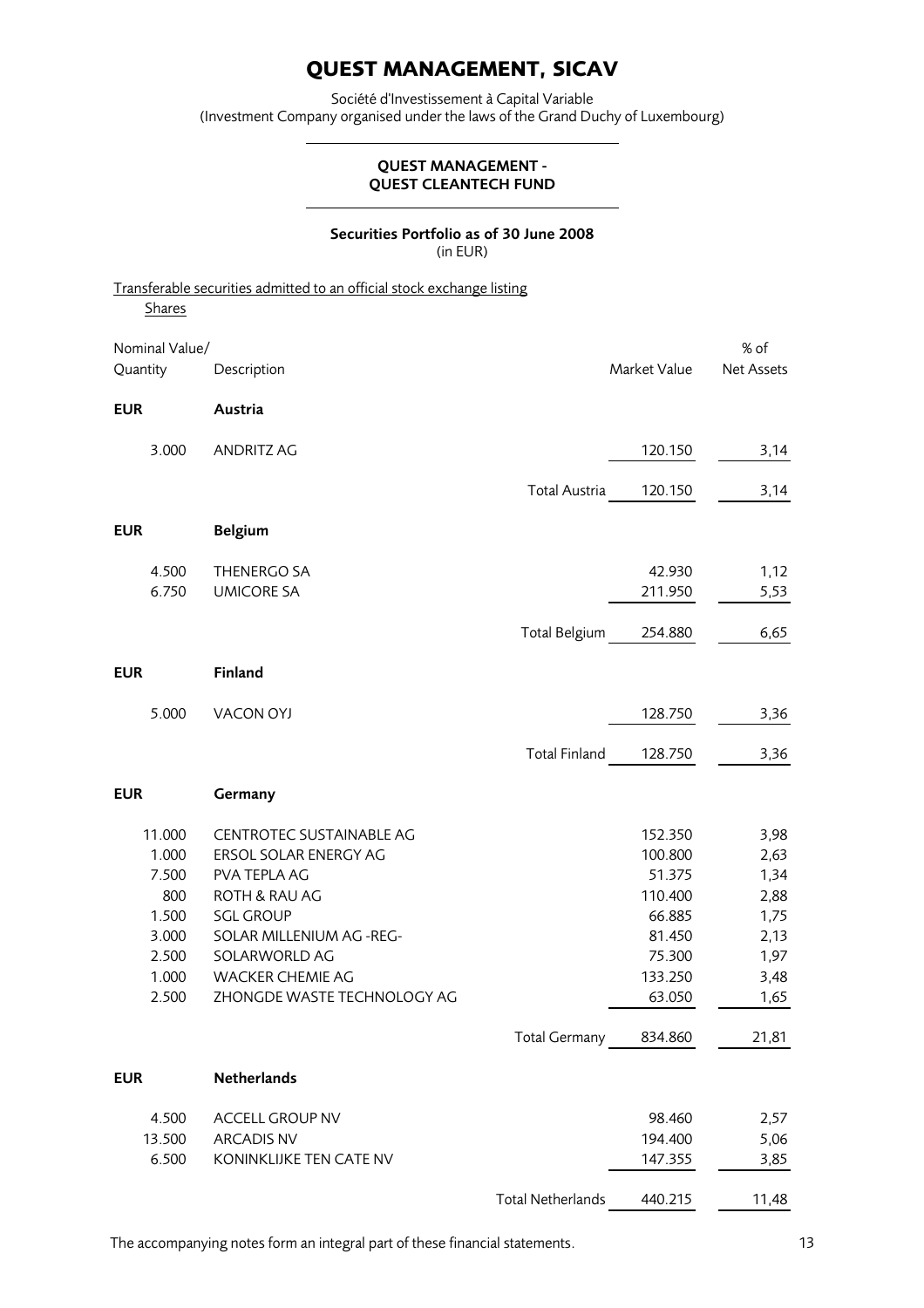Société d'Investissement à Capital Variable (Investment Company organised under the laws of the Grand Duchy of Luxembourg)

## QUEST MANAGEMENT - QUEST CLEANTECH FUND

### Securities Portfolio as of 30 June 2008 (in EUR)

### (continued)

Transferable securities admitted to an official stock exchange listing (continued) Shares (continued)

| Nominal Value/<br>Quantity | Description                                       | Market Value       | % of<br><b>Net Assets</b> |
|----------------------------|---------------------------------------------------|--------------------|---------------------------|
| <b>NOK</b>                 | <b>Norway</b>                                     |                    |                           |
| 27.500                     | <b>TOMRA SYSTEMS ASA</b>                          | 116.332            | 3,04                      |
|                            | Total Norway                                      | 116.332            | 3,04                      |
| <b>CHF</b>                 | Switzerland                                       |                    |                           |
| 750                        | <b>GEBERIT AG -REG-</b>                           | 70.332             | 1,84                      |
| 750                        | LEM HOLDING SA-REG-                               | 149.077            | 3,89                      |
|                            | <b>Total Switzerland</b>                          | 219.409            | 5,73                      |
| GBP                        | <b>United Kingdom</b>                             |                    |                           |
| 20.000                     | CHLORIDE GROUP PLC -ORD-                          | 65.631             | 1,71                      |
| 30.000                     | PV CRYSTALOX SOLAR PLC                            | 75.350             | 1,97                      |
| 15.000                     | SPECTRIS PLC                                      | 135.270            | 3,53                      |
|                            | Total United Kingdom                              | 276.251            | 7,21                      |
| <b>USD</b>                 | <b>United States of America</b>                   |                    |                           |
| 10.000                     | <b>CORNING INC</b>                                | 145.951            | 3,81                      |
| 3.000                      | <b>DANAHER CORP</b>                               | 146.838            | 3,83                      |
| 4.000                      | DONALDSON CO                                      | 113.063            | 2,95                      |
| 4.000<br>10.500            | MEMC ELECTRONIC MATERIALS INC<br>NALCO HOLDING CO | 155.867<br>140.617 | 4,07<br>3,67              |
| 4.500                      | PALL CORP                                         | 113.063            | 2,95                      |
| 2.500                      | ROPER INDUSTRIES INC                              | 104.287            | 2,72                      |
|                            | Total United States of America                    | 919.686            | 24,00                     |
|                            | <b>Total Shares</b>                               | 3.310.533          | 86,42                     |
|                            | <b>Total Portfolio</b>                            | 3.310.533          | 86,42                     |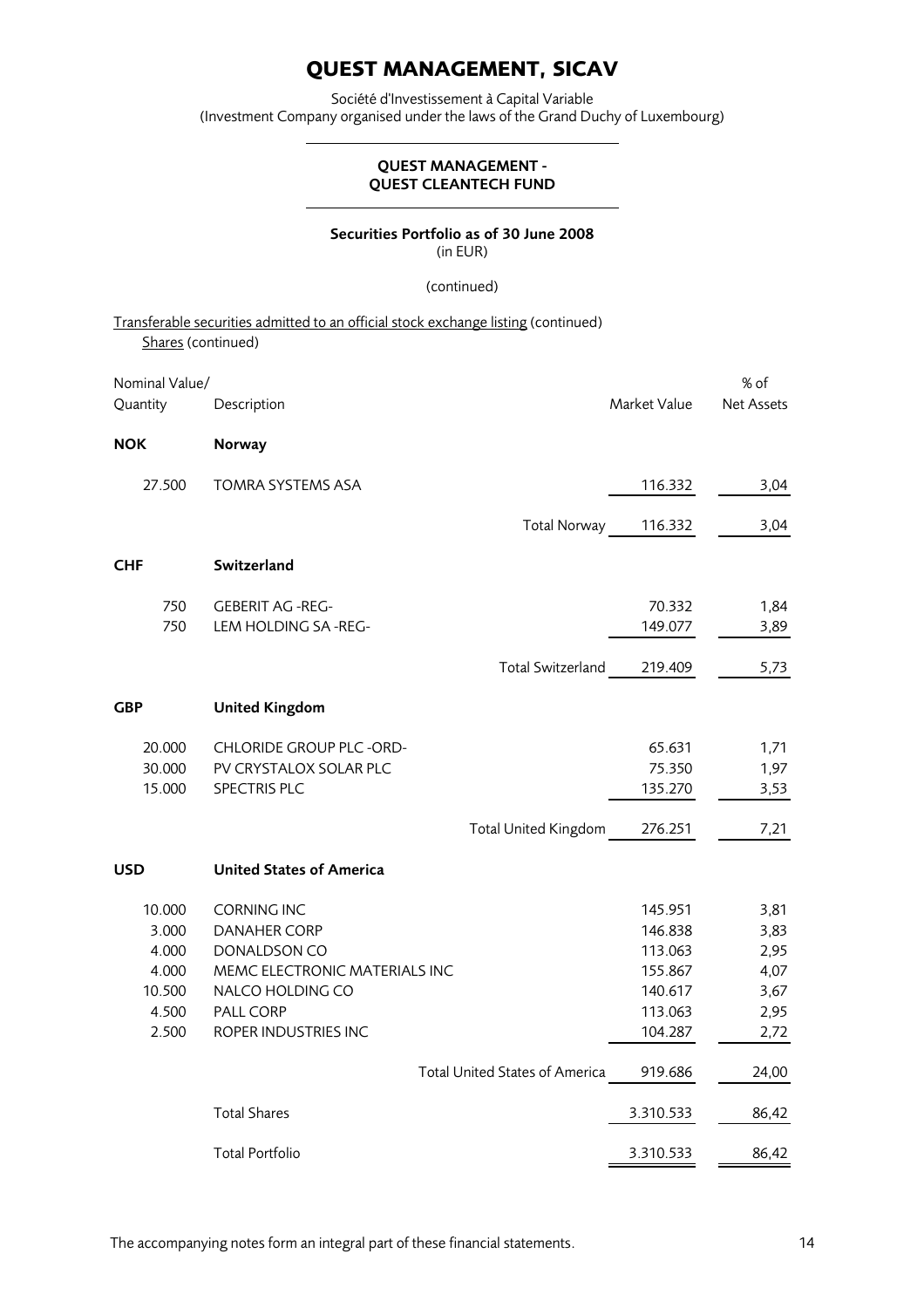Société d'Investissement à Capital Variable (Investment Company organised under the laws of the Grand Duchy of Luxembourg)

## NOTES TO THE FINANCIAL STATEMENTS AS OF 30 JUNE 2008

### Note 1 General Information

QUEST MANAGEMENT, SICAV (hereafter the "Company") is a Company incorporated on 16 June 2000 as a "Société Anonyme" qualifying as a "Société d'Investissement à Capital Variable" with multiple Sub-Funds and is governed by Part I of the Luxembourg law of 20 December 2002 on undertakings for collective investment (the "2002 Law"). It is established for an undetermined duration from the date of incorporation.

The Company presently contains two Sub-Funds:

- Quest Management Quest Technology Fund (in EUR)
- Quest Management Quest Cleantech Fund (in EUR)

The Board of Directors of the Company has designated VPB Finance S.A. to act as Management Company for the Company under the terms of the Management Company Services Agreement dated 1 April 2007, as the same may be amended from time to time (last amendment on 1 April 2008). The Management Company is a public limited company ("société anonyme"). Its articles have been amended on 20 June 2006 in order to allow it to act as a Management Company under Chapter 13 of the 2002 Law. It presently exists for an unlimited period of time. As such, the Management Company will perform and render without limitation: (i) investment management services, (ii) administrative agency, corporate and domiciliary agency, registrar and transfer agency services, and (iii) marketing, principal distribution and sales services.

As of the date of this report, VPB Finance S.A. acted as Management Company for the following Luxembourg investment funds:

- Harvest Investment Fund
- Leumi Investment Fund (Lux) (in liquidation)
- Performa Fund
- Quest Management, SICAV
- Vantage Fund

#### Note 2 Summary of significant accounting policies

The financial statements of the Company are prepared in accordance with Luxembourg regulations relating to undertakings for collective investments. The combined financial statements are expressed in EUR and are presented for information purposes only.

a) Foreign currency translation

Investments as well as other assets and liabilities stated in foreign currencies are translated at the exchange rates prevailing as at the date of the report. The costs of investments are at historical exchange rates. Transactions in foreign currency during the year are translated at the rates prevailing at the date of transaction. Realised and unrealised exchange gains and losses are recorded in the statement of operations.

b) Investments

The value of securities, which are traded on a stock exchange or traded on an other regulated market providing reliable price quotations are valued at the latest price available on the valuation day. In the event that any securities held in the portfolio are not listed on any stock exchange or not traded on any other regulated market or if the price obtained as described above is not representative of the fair market value of the securities, the value of such securities will be based on the reasonably foreseeable sales price determined prudently and in good faith in accordance with generally accepted valuation principles. The cost of investments sold is determined on the basis of the weighted average price method.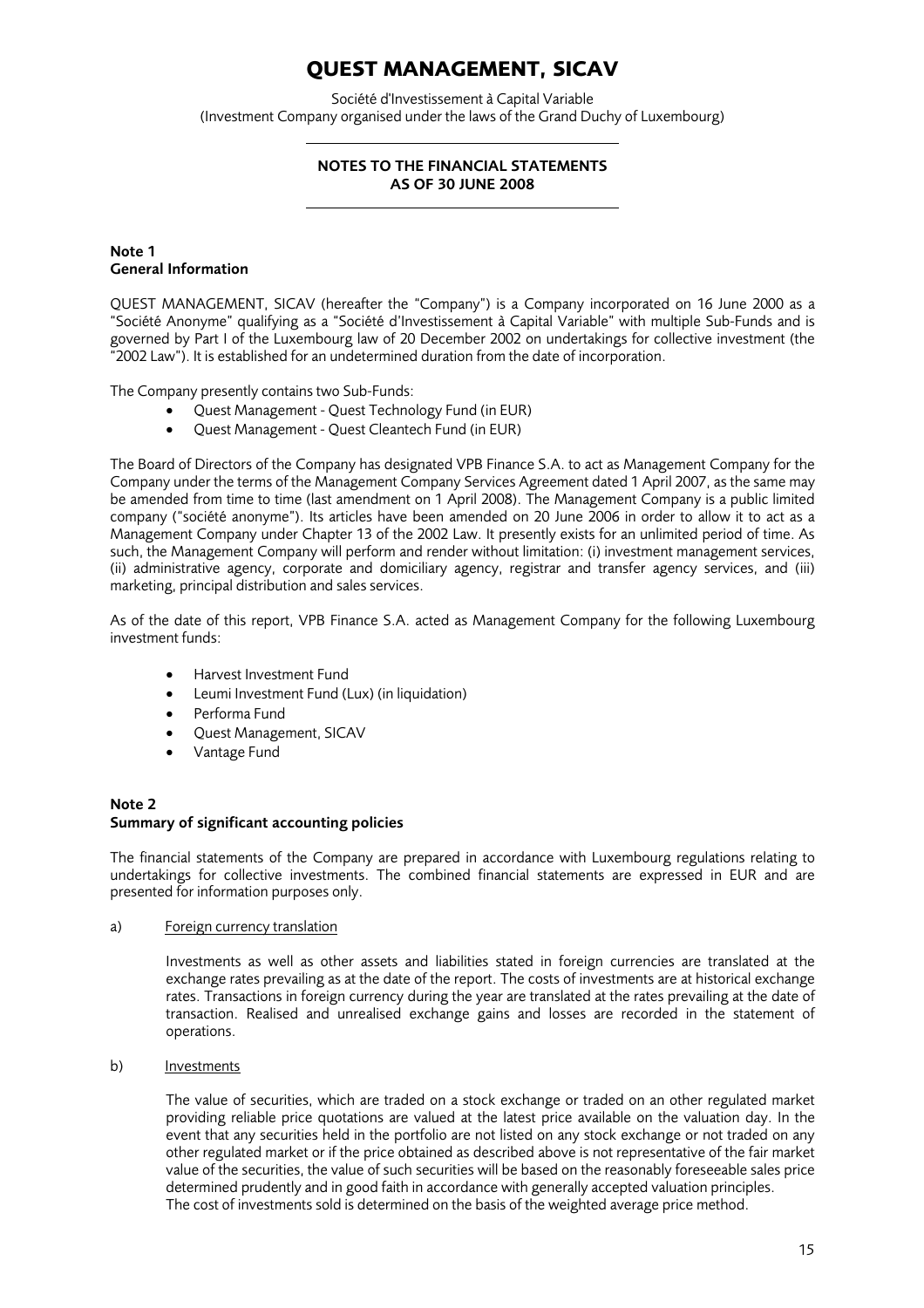Société d'Investissement à Capital Variable (Investment Company organised under the laws of the Grand Duchy of Luxembourg)

### NOTES TO THE FINANCIAL STATEMENTS AS OF 30 JUNE 2008

(continued)

#### c) Income recognition

Interest income is accounted for on an accrual basis. Dividends are accrued on the date upon which the relevant security becomes ex-dividend, to the extent information thereon is reasonably available to the Sub-Funds. These are accounted for net of any applicable withholding taxes in the relevant country.

#### Note 3 Net asset value

### a) Computation

The Net Asset Value per share is expressed in the currency of the relevant Sub-Fund and is determined on each banking business day, by dividing the net assets of the relevant Sub-Fund by the number of shares issued and outstanding in the relevant Sub-Fund.

### b) Redemption of shares

Each shareholder of a Sub-Fund has the right to request at any time the redemption of his shares at an amount equal to the Net Asset Value of the relevant Sub-Fund as described in the preceding paragraph.

For each Sub-Fund the Company may temporarily suspend the calculation of the Net Asset Value per share, the redemption and the conversion of shares under certain well-defined circumstances as disclosed in the Prospectus.

### Note 4 Fees for the Custodian Bank and the Management Company

The commissions and fees for the Custodian Bank and the Management Company are calculated on the average net asset value of each month and are debited at the end of each month for the past month in accordance with the agreements signed with VP Bank (Luxembourg) S.A. and VPB Finance S.A. on 1 April 2007 and amended on 1 April 2008.

### Note 5 Taxes

The Company is registered under the Luxembourg law as an investment company (Société d'Investissement à Capital Variable "SICAV"). Accordingly, no Luxembourg income or capital gains tax is, at present, payable. It is subject, however, to an annual "taxe d'abonnement" calculated at the annual rate of 0.05% of the Net Asset Value of the Company at the end of each quarter. This tax is payable quarterly. Interest and dividend income may be subject to non-recoverable withholding tax in the country of origin.

### Note 6 Formation expenses

The costs and expenses incurred in connection with the formation of the Company respectively in connection with the launching of new Compartments or Classes of Shares are amortised over a period not exceeding 5 years.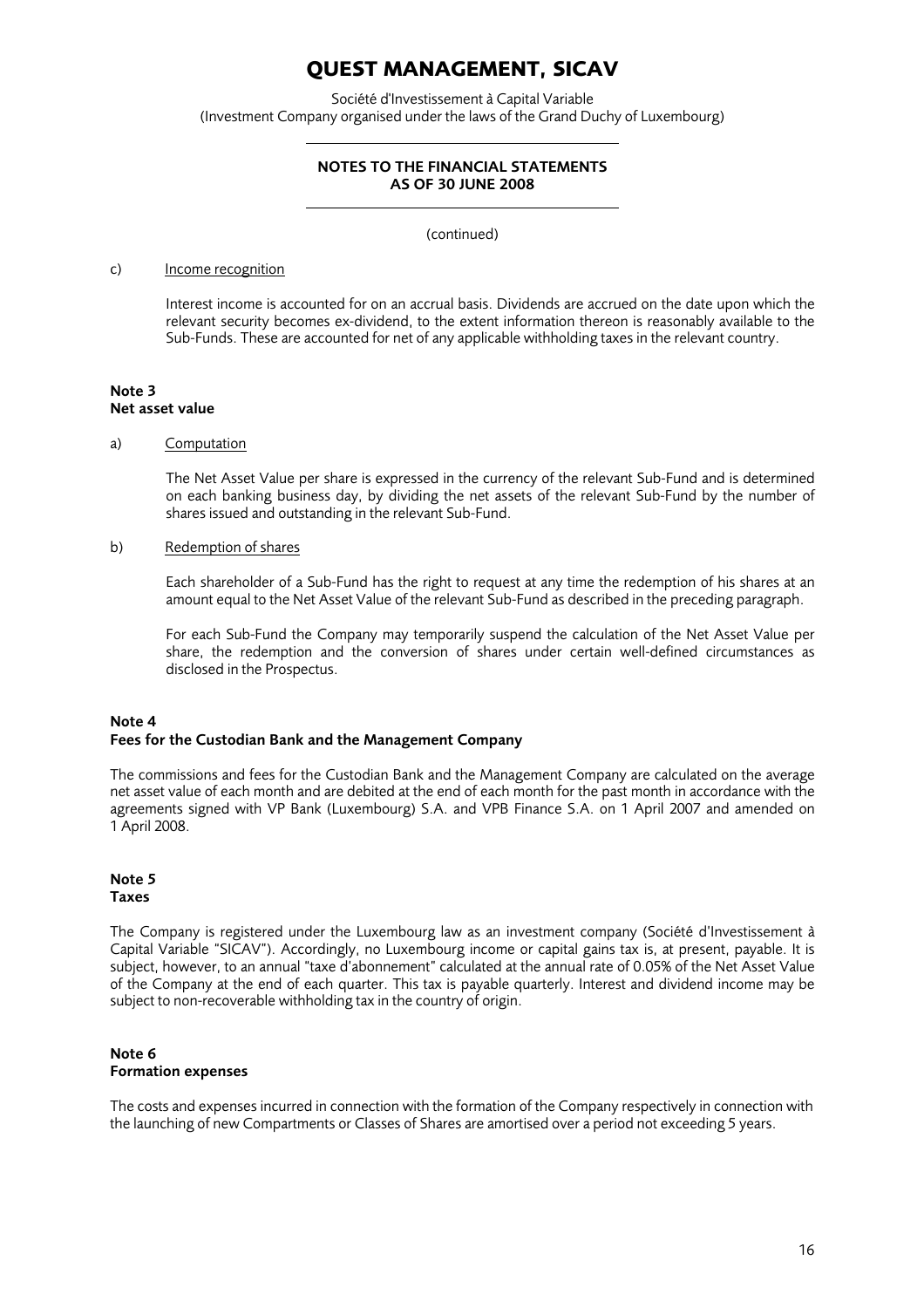Société d'Investissement à Capital Variable (Investment Company organised under the laws of the Grand Duchy of Luxembourg)

### NOTES TO THE FINANCIAL STATEMENTS AS OF 30 JUNE 2008

(continued)

## Note 7 Performance fee

In consideration for its services, the Investment Advisor is entitled to receive from the Company, when appropriate, a performance fee payable quarterly in arrears.

For the Sub-Fund QUEST MANAGEMENT – QUEST TECHNOLOGY FUND and class A shares of the Sub-Fund QUEST MANAGEMENT – QUEST CLEANTECH FUND, the Company pays the Investment Advisor a performance fee of 20% on the Net Asset Value above a benchmark short interest rate. The performance fee is calculated as 20% of the net realized and unrealised appreciation, if any, in the Net Asset Value of the Sub-Fund's shares during each calendar quarter which is in excess of the benchmark short interest rate.

The performance fee is calculated on a quarterly basis but is accrued daily in the calculation of the Sub-Fund's Net Asset Value per share. The Company does not pay the Investment Advisor any fixed advisory fee. Furthermore, the Company does not pay the Investment Advisor a quarterly fee unless the Sub-Fund's return is higher than the benchmark interest rate for any particular quarter. Furthermore, the quarterly performance amount, in excess of the benchmark return, used in the calculation of the performance fee may not exceed the performance amount calculated on the basis of a rolling year.

The Investment Advisor may choose to waive its entire fee or any portion thereof at its absolute discretion for an indefinite period, in order to reduce the impact such fee may have on the performance of the Sub-Fund in instances where the Sub-Fund's net assets are of an insufficient size.

The Performance fee mechanism is described in detail in the Company's Prospectus.

### Note 8 Exchange rates

Exchange rates as of 30 June 2008:

| $1$ EUR = USD |  | 1.579295 |
|---------------|--|----------|
| 1 FUR = $GBP$ |  | 0.792302 |
| $1$ FUR = CHF |  | 1.604880 |
| $1$ FUR = NOK |  | 7.990043 |
| $1$ FUR = SFK |  | 9.438805 |

### Note 9 Forward foreign exchange contracts

There were no forward foreign exchange contracts outstanding at the end of the reporting period.

### Note 10 Investments in related parties

As of the date of this report, the Sub-Funds of the Fund have not invested in related parties.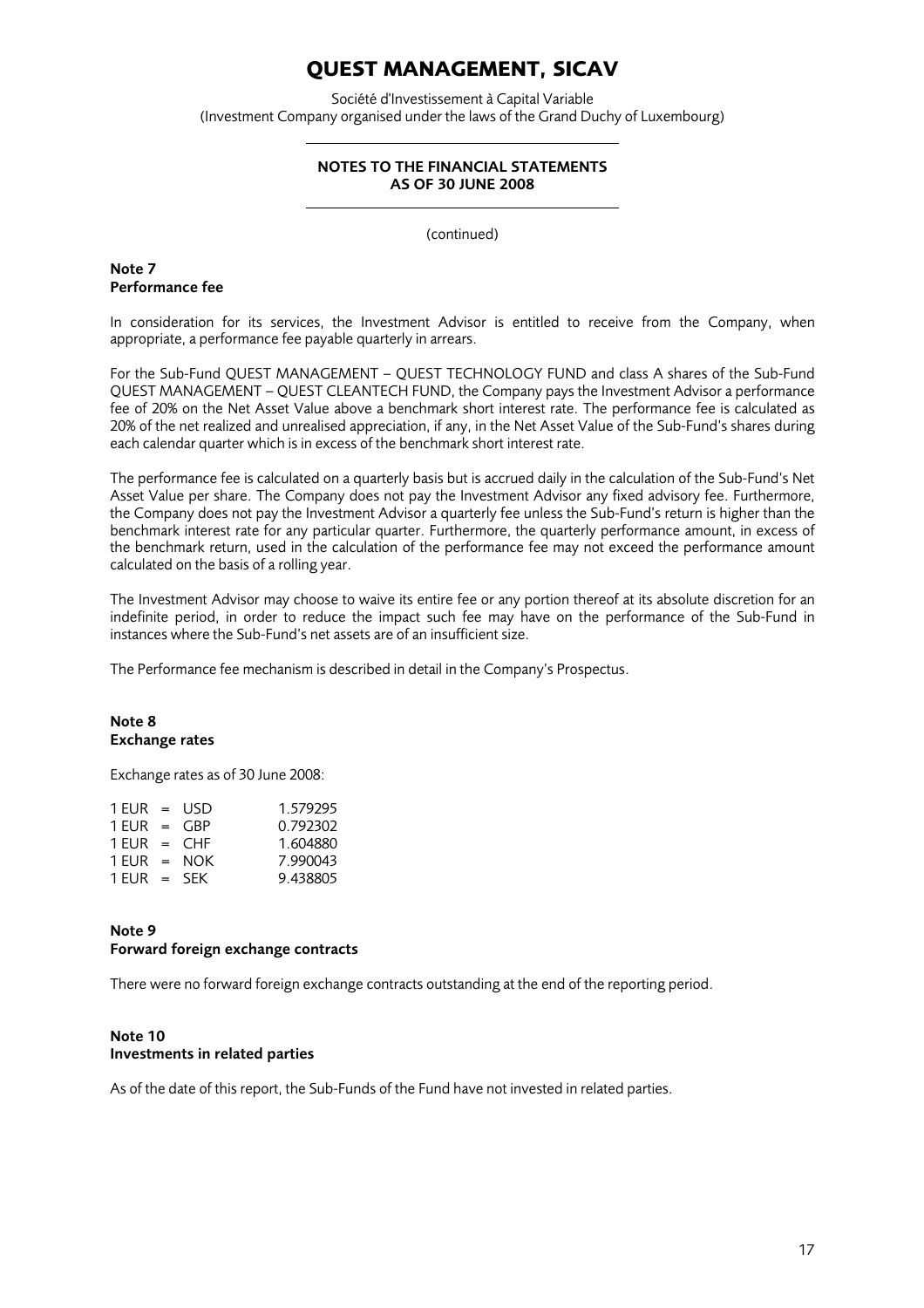Société d'Investissement à Capital Variable (Investment Company organised under the laws of the Grand Duchy of Luxembourg)

### NOTES TO THE FINANCIAL STATEMENTS AS OF 30 JUNE 2008

(continued)

## Note 11 Changes in security portfolio

Information about the changes that have occurred in the securities portfolio of the Sub-Funds during the year can be obtained from the Registered Office or from the Custodian Bank.

## Note 12 Future contracts on securities

Future contracts on securities remaining open at the closing date are valued by reference to the last known market price. Any unrealised gains and losses are included in the statement of net assets.

There were no open future contracts on Securities as of the date of this report.

## Note 13 Total Expense Ratio (TER)

The calculation of the Total Expense Ratio is based on the stipulated fees and commissions paid by the relevant Sub-Fund on the average net fund assets during the business year (annualized).

### Note 14 Portfolio Turnover Rate (PTR)

The "Portfolio Turnover Rate" indicates the turnover rate of the holdings of the Sub-Funds and is computed using the following formula:

PTR =  $[$  (Total 1 – Total 2) / M $]$  \* 100, with:

| Total 1 | $=$ Total of securities transactions during the relevant period = $X + Y$ ,                     |
|---------|-------------------------------------------------------------------------------------------------|
|         | where $X =$ purchases of securities and $Y =$ sales of securities.                              |
| Total 2 | $=$ Total of transactions in shares of the Sub-Fund during the relevant period = $S + T$ ,      |
|         | where $S =$ subscriptions of shares of the Sub-Fund and $T =$ redemptions of shares of the Sub- |
|         | Fund                                                                                            |
| M       | $=$ Average net fund assets of the Sub-Fund.                                                    |

## Note 15 Important Events

The Board of Directors decided in February 2008 to create a new Sub-Fund "Quest Management – Quest Cleantech Fund", denominated in EUR, which was open for in initial subscription from 3 March 2008 to 28 March 2008 at an initial price of EUR 100,--.